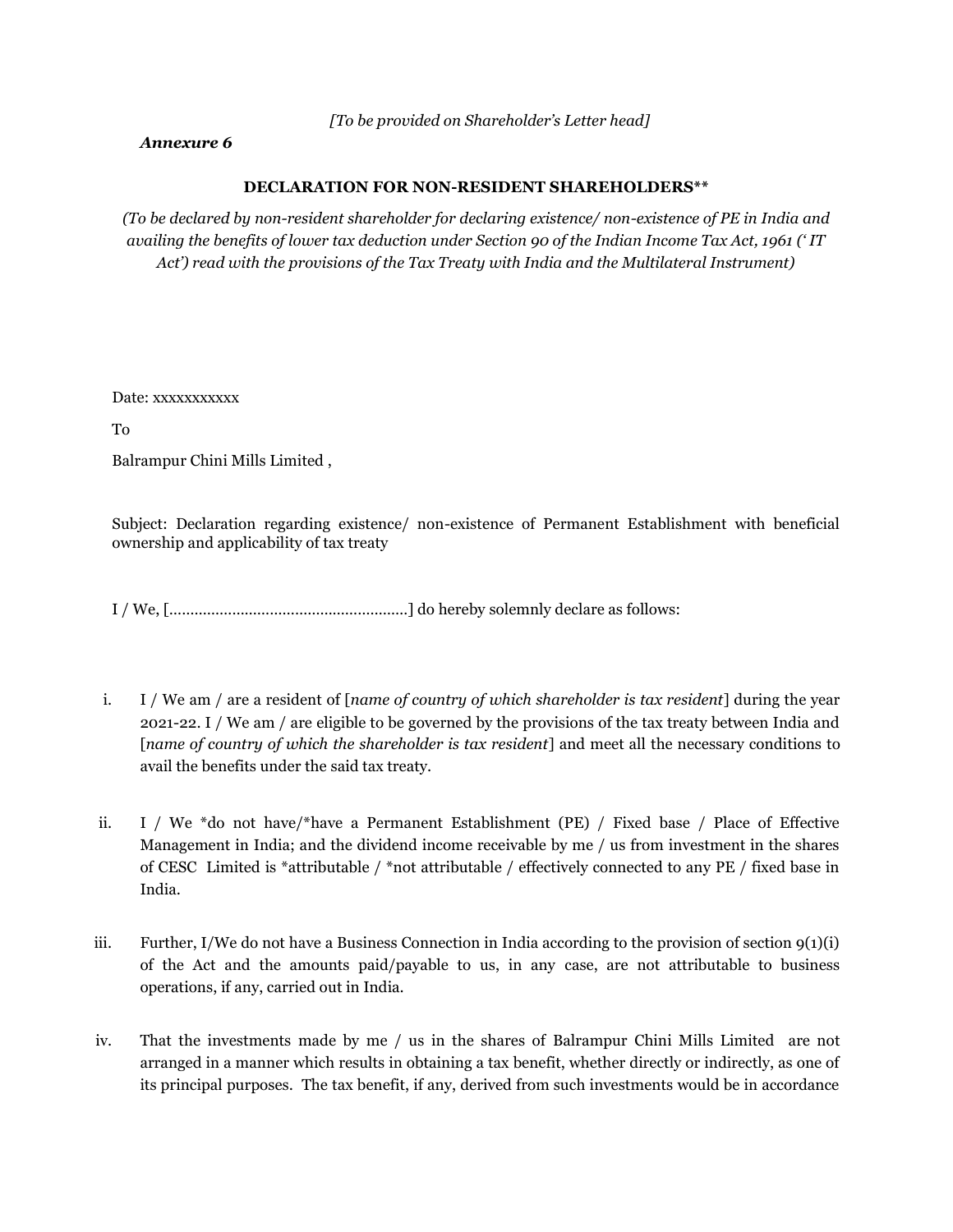with the object and purpose of the relevant provisions of the tax treaty between India and [*name of country of which the shareholder is tax resident*]

v. \*I am / We are the beneficial owner of the investments made by me/us in the shares of CESC Limited and also any income receivable from such investments, for a period of less than 365 days.

# **OR**

\*I am / We are the beneficial owner of the investments made by me/us in the shares of CESC Limited and also any income receivable from such investments, for an uninterrupted period of 365 days or more including the date of payment of the dividends.

# **OR**

\*I am / We are the beneficial owner of the investments made by me/us in the shares of Balrampur Chini Mills Limited and also any income receivable from such investments, for a period of more than '…..'days *[required period of days under the relevant Double Taxation Avoidance Agreement]*.

- vi. I / We further declare that I / we have the right to use and enjoy the dividend received / receivable from the above shares and such right is not constrained by any contractual and / or legal obligation to pass on such dividend to another person.
- vii. I / We further declare that I / We are eligible to claim benefit of the tax treaty between India and *[Name of the Country of residence of shareholder]* including satisfaction of the Limitation of Benefits clause (wherever applicable). I / We also enclose a self-attested copy of Tax Residency Certificate (TRC) (of FY 2021-22 i.e. covering the period from 01 April, 2021 to March 31, 2022) obtained from the tax authorities of the country of which I / We am a / are resident.
- viii. I / We undertake to intimate Balrampur Chini Mills Limited immediately in case of any alteration in the aforesaid declaration.
- ix. I, […………………………………………………], hereby declare that the contents above are correct, complete and truly stated.